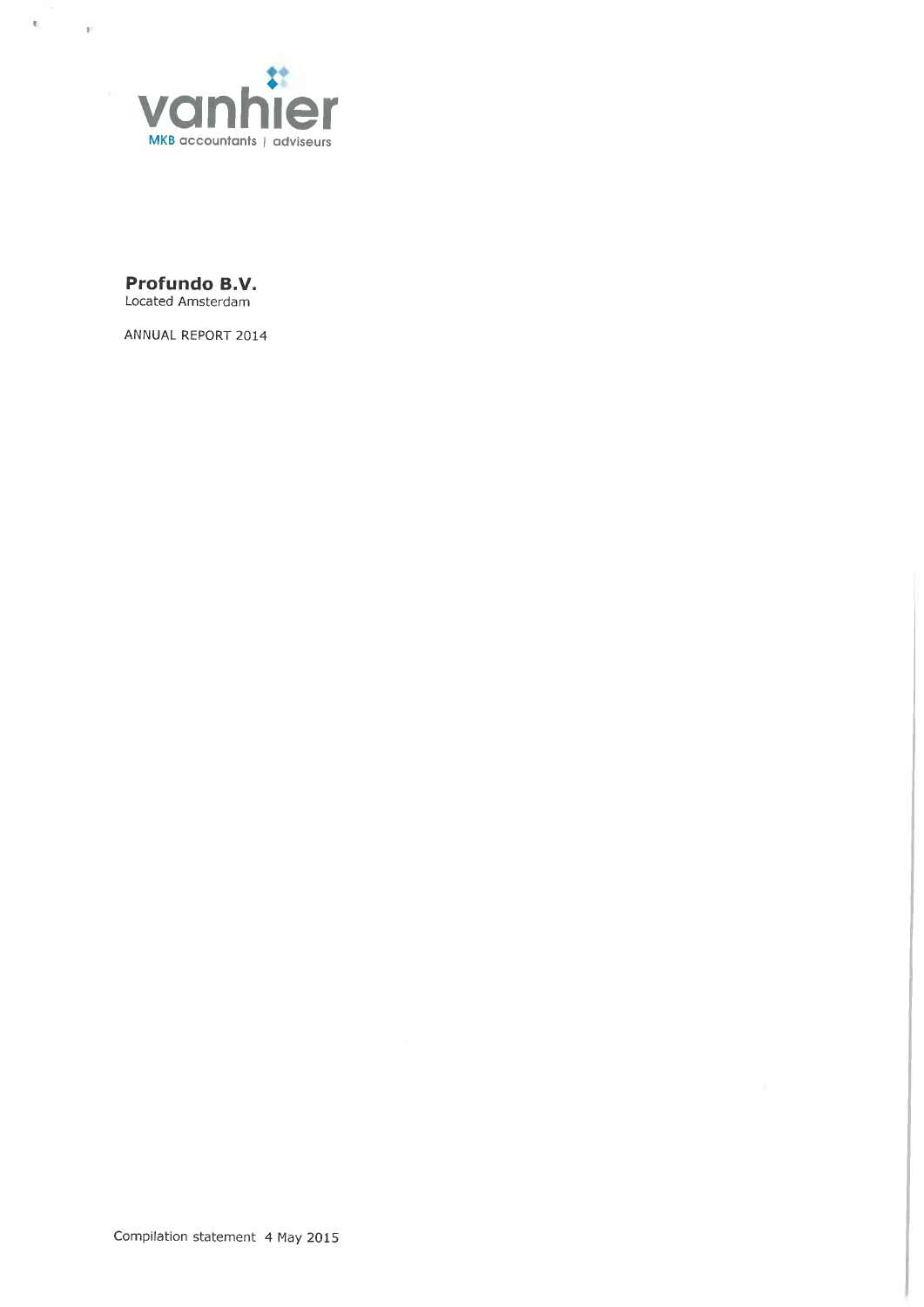

# Table of contents

f 1

|                                                         | Page              |
|---------------------------------------------------------|-------------------|
| Auditors' report                                        |                   |
| Compilation report                                      | 2                 |
| Result                                                  | 3                 |
| Financial position                                      | 5                 |
| Fiscal position                                         | $\overline{7}$    |
| <b>Financial statements</b>                             |                   |
| Balance sheet as at 31 December 2014                    | 9                 |
| Profit and loss account for the year 2014               | 11                |
| Notes to the financial statements                       | $12 \overline{ }$ |
| Notes to the balance sheet                              | 15                |
| Notes to the profit and loss account                    | 18                |
| Other information                                       |                   |
| Statement regarding the absence of the Auditor's report | 21                |
| Statutory provision regarding appropiation of result    | 21                |
| Proposal appropiation of result                         | 21                |
|                                                         |                   |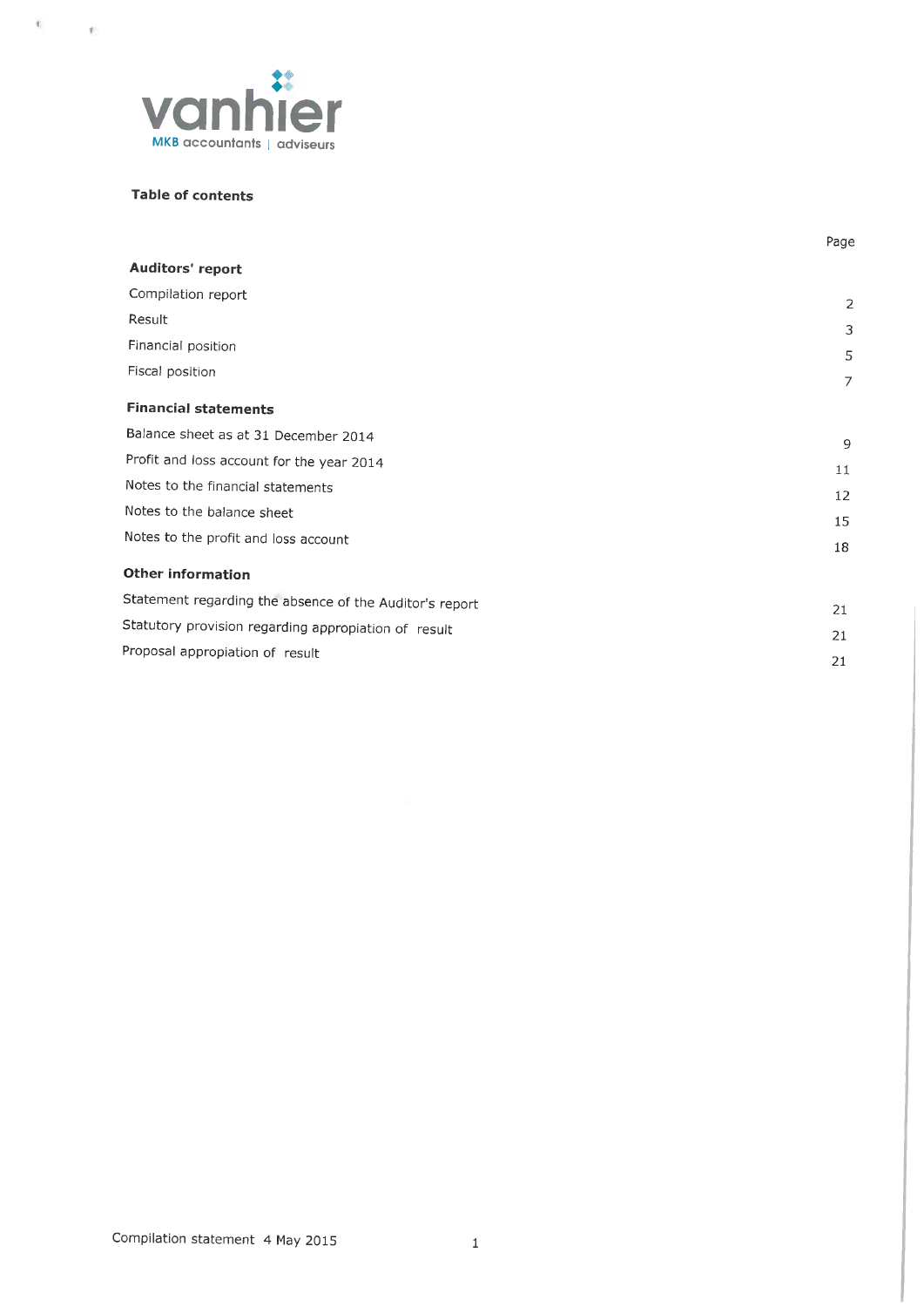

To the Board of Directors of Profundo B.V. For the attention of Naritaweg 10 1043 BX Amsterdam

Limmen, 4 May 2015

 $\bar{\tau}$ 

Dear management,

We hereby offer you the report concerning the annual report 2014 for Profundo B.V., Amsterdam.

# COMPILATION REPORT

#### Introduction

In accordance with your instructions we have compiled the financial statements 2014 of Profundo B.V.,<br>Amsterdam, which comprise the balance sheet as at 31 December 2014, the profit and loss account for the year<br>then ended

#### Management's responsibility

The distinctive feature of a compilation engagement is that we compile financial information based on information provided by management of the entity. Management is responsible for the accuracy and completeness of the inf

#### Accountant's responsibility

Our responsibility as accountant is to perform our engagement in accordance with Dutch Law, including the professional and ethica) requirements applying to accountants.

In accordance with the professional standard applicable to compilation engagements, our procedures were limited<br>primarily to gathering, processing, classifying and summarizing financial information. Furthermore we have<br>eva on the information provided by management. The nature of our procedures does not enable us to express any assurance on the true and fair view of the financial statements.

#### Confirmation

Based on the information provided to us, we have compiled the financial statements using the accounting policies as included in Part 9 of Book 2 of the Dutch Civil Code.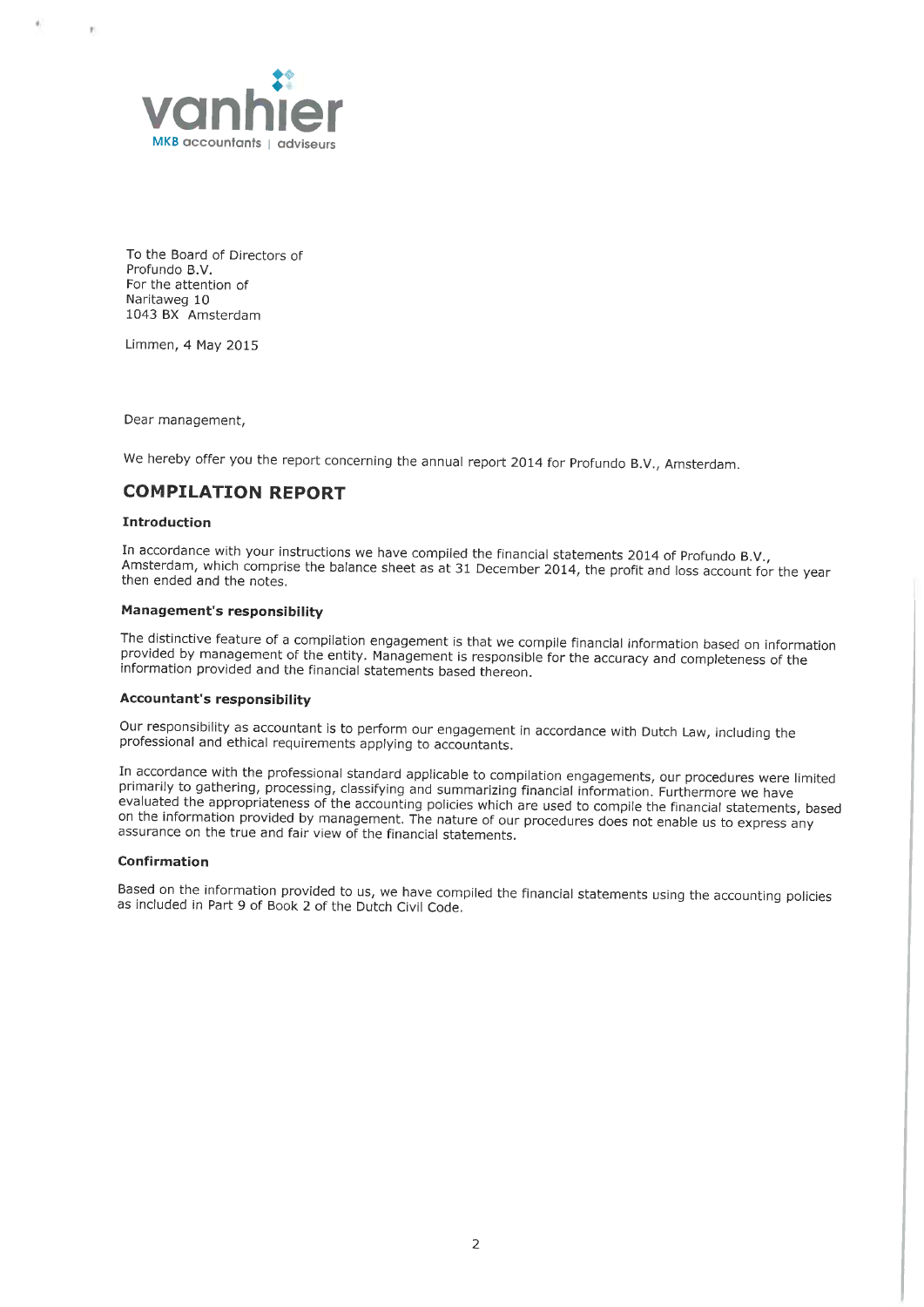

# RESULT

 $\psi$ 

 $\sim$   $\mu$ 

# Analysis of the result

|                                                    |          | 2014          |          | 2013   |  |
|----------------------------------------------------|----------|---------------|----------|--------|--|
|                                                    | €        | $\frac{0}{0}$ | €        | $\%$   |  |
| <b>Net Turnover</b>                                | 654.772  | 100,0         | 556.413  | 100,0  |  |
| Personnel costs                                    | 489.648  | 74,8          | 399.241  | 71,8   |  |
| Depreciation of intangible fixed assets            | 500      | 0,1           | 500      | 0,1    |  |
| Depreciation of tangible fixed assets              | 3.010    | 0,5           | 5.105    | 0,9    |  |
| Other staff costs                                  | 21.315   | 3,3           | 3.431    | 0,6    |  |
| Housing costs                                      | 19.462   | 3,0           | 18,369   | 3,3    |  |
| Selling costs                                      | 4.289    | 0,7           | 21.877   | 3,9    |  |
| Office costs                                       | 15.160   | 2,3           | 15.789   | 2,8    |  |
| General costs                                      | 87.246   | 13,3          | 82.330   | 14,8   |  |
| <b>Total operating expenses</b>                    | 640.630  | 98,0          | 546.642  | 98,2   |  |
| <b>Operating result</b>                            | 14.142   | 2,0           | 9.771    | 1,8    |  |
| Financial income and expense                       | $-1.870$ | $-0,3$        | $-1.686$ | $-0,3$ |  |
| Result from operational activities before taxation | 12.272   | 1,7           | 8.085    | 1,5    |  |
| Corporate income tax                               | $-2.604$ | $-0,4$        | $-1.617$ | $-0,3$ |  |
| Net result after taxation                          | 9.668    | 1,3           | 6.468    | 1,2    |  |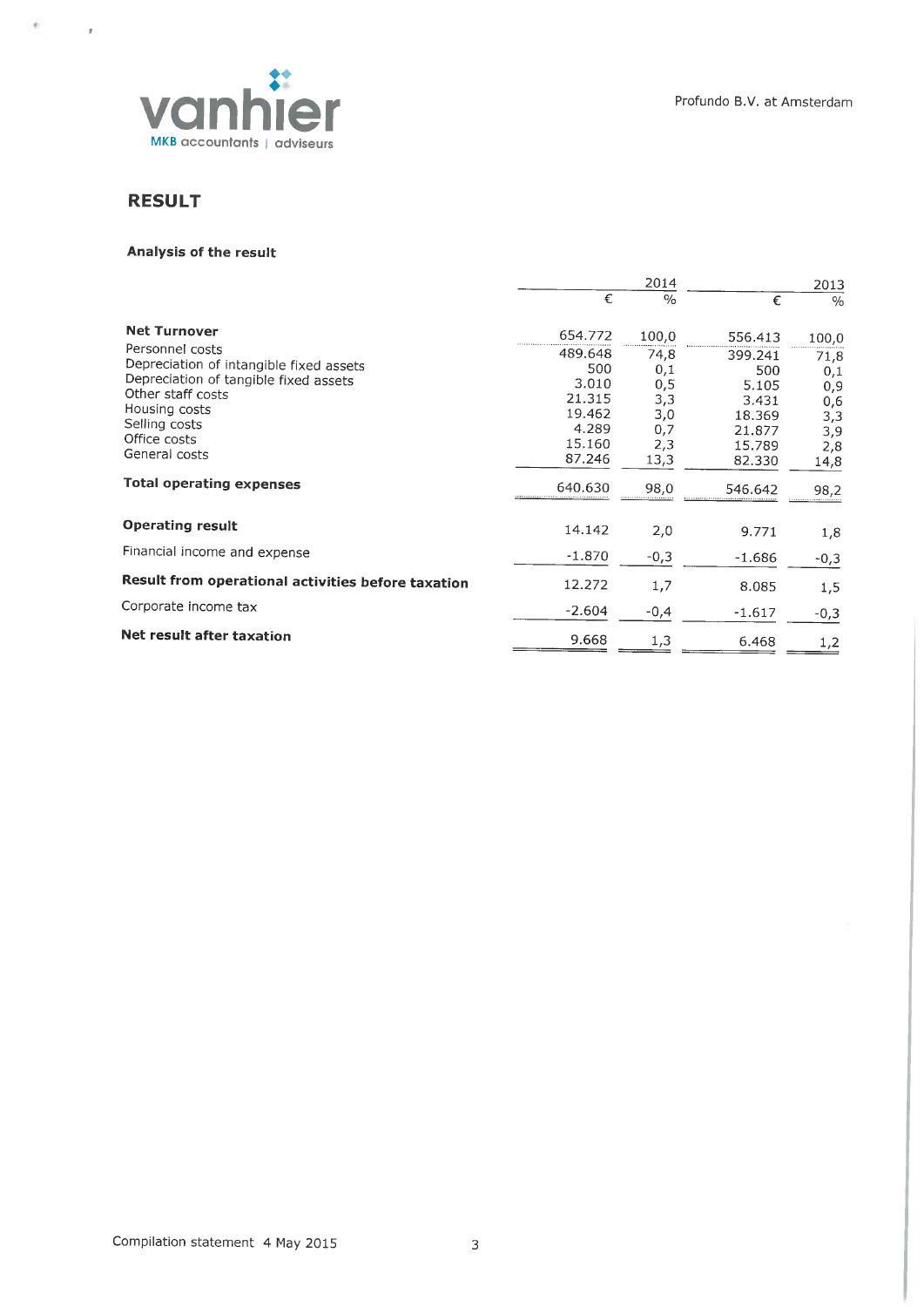

# Analysis of the results

 $\alpha = -\frac{1}{2}$ 

|                                                                                                                                                                         | 2014                                             |         |
|-------------------------------------------------------------------------------------------------------------------------------------------------------------------------|--------------------------------------------------|---------|
|                                                                                                                                                                         | €                                                | €       |
| Increase in result                                                                                                                                                      |                                                  |         |
| Higher gross margin<br>Lower depreciation of tangible fixed assets<br>Lower selling costs<br>Lower office costs                                                         | 98.359<br>2.095<br>17.588<br>629                 |         |
|                                                                                                                                                                         |                                                  | 118.671 |
| Decrease in result                                                                                                                                                      |                                                  |         |
| Higher personnel costs<br>Higher other staff costs<br>Higher housing costs<br>Higher general costs<br>Lower financial income and expense<br>Higher corporate income tax | 90.407<br>17.884<br>1.093<br>4.916<br>184<br>987 |         |
|                                                                                                                                                                         |                                                  | 115.471 |
| Improvement of the net result                                                                                                                                           |                                                  | 3.200   |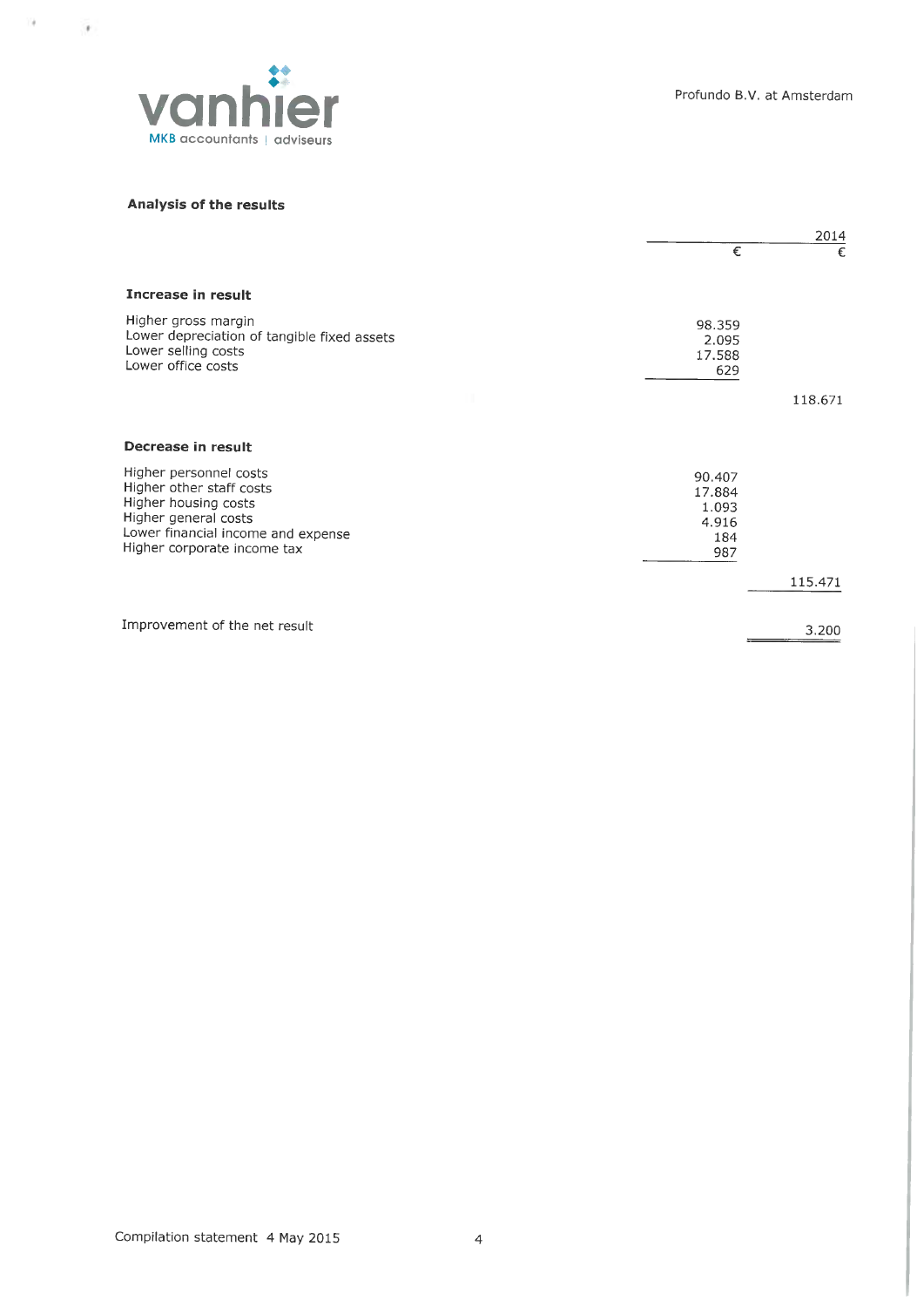

# FINANCIAL POSITION

To provide insight in the development of the financial position of the Company we provide you with the following<br>statements. These are based on the information from the annual report. Hereafter we provide you with the<br>bala

## Financial structure

r

 $\rightarrow$ 

|                                                                                             |                                                | 31-12-2014                          |                                                 | 31-12-2013                          |
|---------------------------------------------------------------------------------------------|------------------------------------------------|-------------------------------------|-------------------------------------------------|-------------------------------------|
|                                                                                             | €                                              | $\%$                                | €                                               | $\%$                                |
| <b>Assets</b>                                                                               |                                                |                                     |                                                 |                                     |
| Intangible fixed assets<br>Tangible fixed assets<br>Receivables<br>Cash at bank and in hand | 3.500<br>8.678<br>88.326<br>212.067<br>312.571 | 1,1<br>2,8<br>28,3<br>67,8<br>100,0 | 4.000<br>10.341<br>155.200<br>30.774<br>200.315 | 2,0<br>5,2<br>77,4<br>15,4<br>100,0 |
| <b>Liabilities</b>                                                                          |                                                |                                     |                                                 |                                     |
| Shareholders' equity<br>Provisions<br>Short-term liabilities                                | 55.053<br>58.166<br>199.352                    | 17,6<br>18,6<br>63,8                | 45.385<br>36.585<br>118.345                     | 22,7<br>18,3<br>59,0                |
|                                                                                             | 312.571                                        | 100,0                               | 200.315                                         | 100,0                               |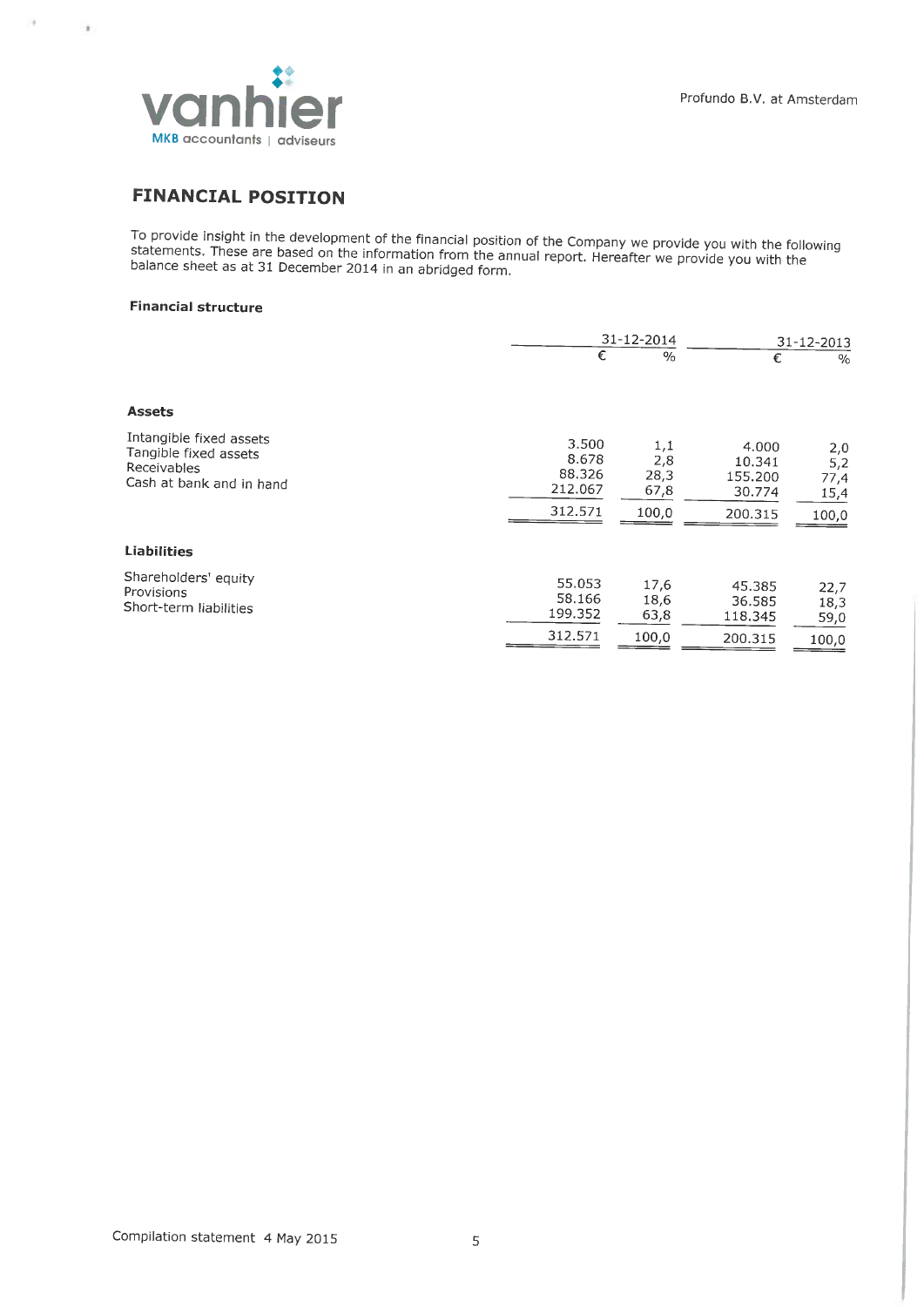

 $\sim$ 

 $\mathbb{R}^2$ 

# Analysis of the financial position

|                                                  | 31-12-2014        | 31-12-2013        |
|--------------------------------------------------|-------------------|-------------------|
|                                                  | €                 | €                 |
| Available on short term                          |                   |                   |
| Receivables<br>Cash at bank and in hand          | 88.326<br>212.067 | 155.200<br>30.774 |
|                                                  | 300.393           | 185.974           |
| Short-term liabilities                           | $-199.352$        | $-118.345$        |
| Liquidity surplus = working capital              | 101.041           | 67.629            |
| <b>Established for the long term</b>             |                   |                   |
| Intangible fixed assets<br>Tangible fixed assets | 3.500<br>8.678    | 4.000<br>10.341   |
|                                                  | 12.178            | 14.341            |
| Financed with on the long term available assets  | 113.219           | 81.970            |
| <b>Financing</b>                                 |                   |                   |
| Shareholders' equity<br>Provisions               | 55.053<br>58.166  | 45.385<br>36.585  |
|                                                  | 113.219           | 81.970            |
|                                                  |                   |                   |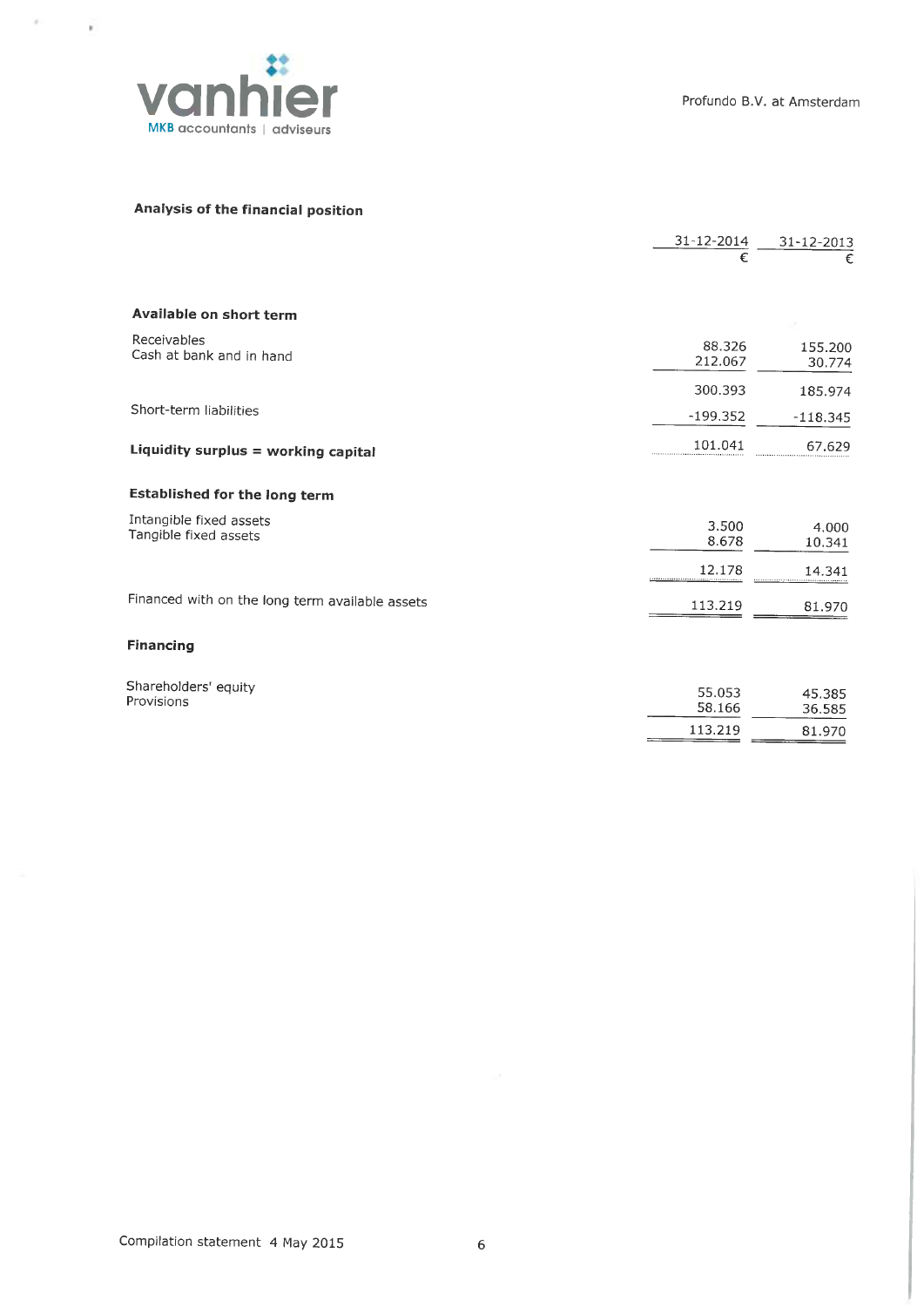

 $\bar{g}$ 

4

# **FISCAL POSITION**

## Calculation taxable amount

The taxable amount for the current financial year has been calculated as follows:

|                                                                                    |                    |                         |                  | 2014<br>€          |
|------------------------------------------------------------------------------------|--------------------|-------------------------|------------------|--------------------|
| Result from ordinary activities before taxation                                    |                    |                         |                  | 12.272             |
| <b>Partially deductible amounts</b>                                                | Base amount        | $\frac{0}{0}$           | €                |                    |
| Representation expenses<br>Food and drinks<br>Excursions, seminars and conferences | 852<br>1.917<br>66 | 26,50<br>26,50<br>26,50 | 225<br>508<br>17 |                    |
| Taxable amount<br>Rounding                                                         |                    |                         |                  | 750<br>13.022<br>2 |
| Rounded taxable amount                                                             |                    |                         |                  | 13.020             |
| <b>Calculation corporate tax</b>                                                   |                    |                         |                  |                    |
|                                                                                    |                    |                         |                  | 2014<br>€          |

|  |                   | ZU14  |
|--|-------------------|-------|
|  |                   |       |
|  | 20,0% of € 13.020 | 2.604 |

### Situation at balance sheet date

The corporate income tax liability / asset as at 31 December 2014 can be specified as follows:

| Year | Liability /<br>Receivable at<br>01-01-2014 | corporate tax<br>(income/expe)<br>ses) in<br>2014 | Payments /<br>receipts during Adjustments in<br>2014 | 2014 | Liability /<br>Receivable at<br>31-12-2014 |
|------|--------------------------------------------|---------------------------------------------------|------------------------------------------------------|------|--------------------------------------------|
| 2013 | $-4.383$                                   |                                                   |                                                      |      | $-4.383$                                   |
| 2014 | $\overline{\phantom{a}}$                   | 2.604                                             | $-6.921$                                             |      | $-4.317$                                   |
|      | $-4.383$                                   | 2.604                                             | $-6.921$                                             |      | $-8.700$                                   |

Please do not hesitate to raise any queries you may have.

Yours sincerely,

Vanhier B.V.

D. van der Poel Accountant-Administratieconsulent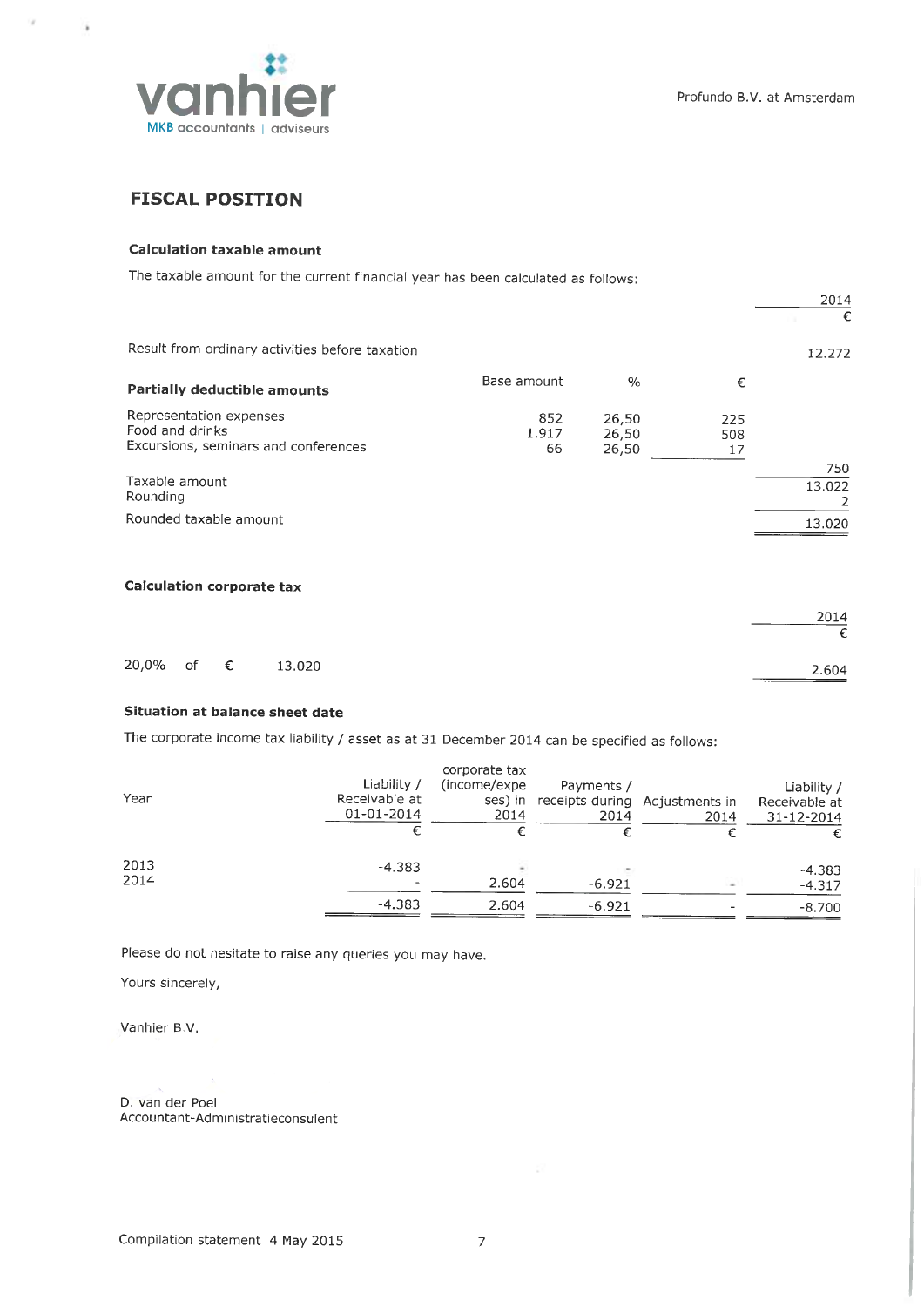$22$ 

 $\alpha = -\frac{1}{2}$ 

Financial statements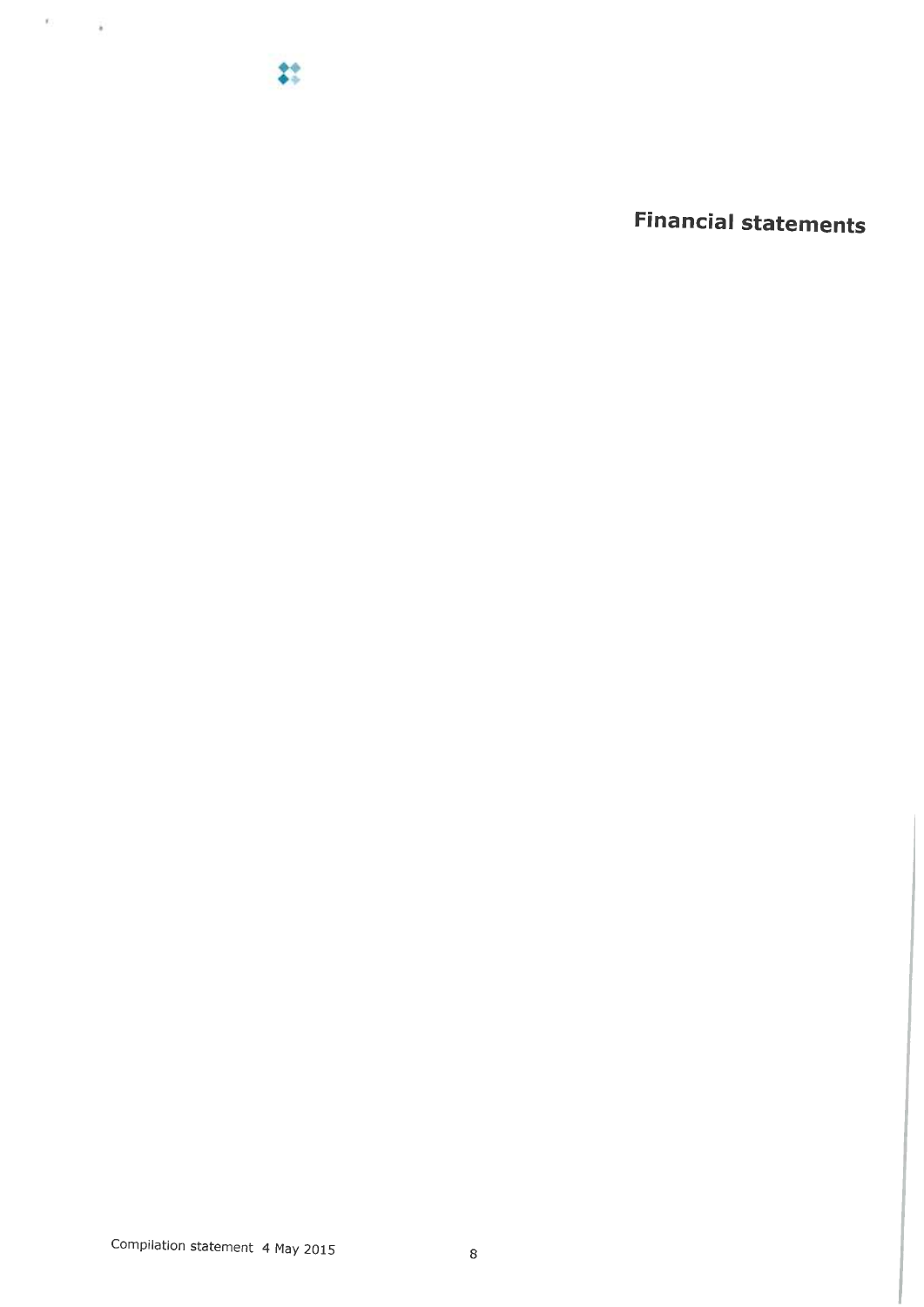$e \equiv -\frac{1}{2}$ 

# BALANCE SHEET AS AT 31 DECEMBER 2014

After proposal result appropriation

|                                                                                                            |                |                           | 31-12-2014 |                           | 31-12-2013 |
|------------------------------------------------------------------------------------------------------------|----------------|---------------------------|------------|---------------------------|------------|
| <b>ASSETS</b>                                                                                              |                | €                         | €          | €                         | €          |
| <b>Fixed assets</b>                                                                                        |                |                           |            |                           |            |
| Intangible fixed assets<br>Goodwill                                                                        | 1              |                           | 3.500      |                           | 4.000      |
| Tangible fixed assets<br>Furniture, fixtures and fittings                                                  | $\overline{2}$ |                           | 8.678      |                           | 10.341     |
| <b>Current assets</b>                                                                                      |                |                           |            |                           |            |
| Receivables<br>Trade debtors<br>Taxes and social security premiums<br>Other receivables and accrued assets | 3<br>4<br>5    | 16.408<br>8.700<br>63.218 |            | 90.226<br>4.383<br>60.591 |            |
|                                                                                                            |                |                           | 88.326     |                           | 155.200    |
| Cash at bank and in hand                                                                                   | 6              |                           | 212.067    |                           | 30.774     |
|                                                                                                            |                |                           |            |                           |            |
| Total assets                                                                                               |                |                           | 312.571    |                           | 200.315    |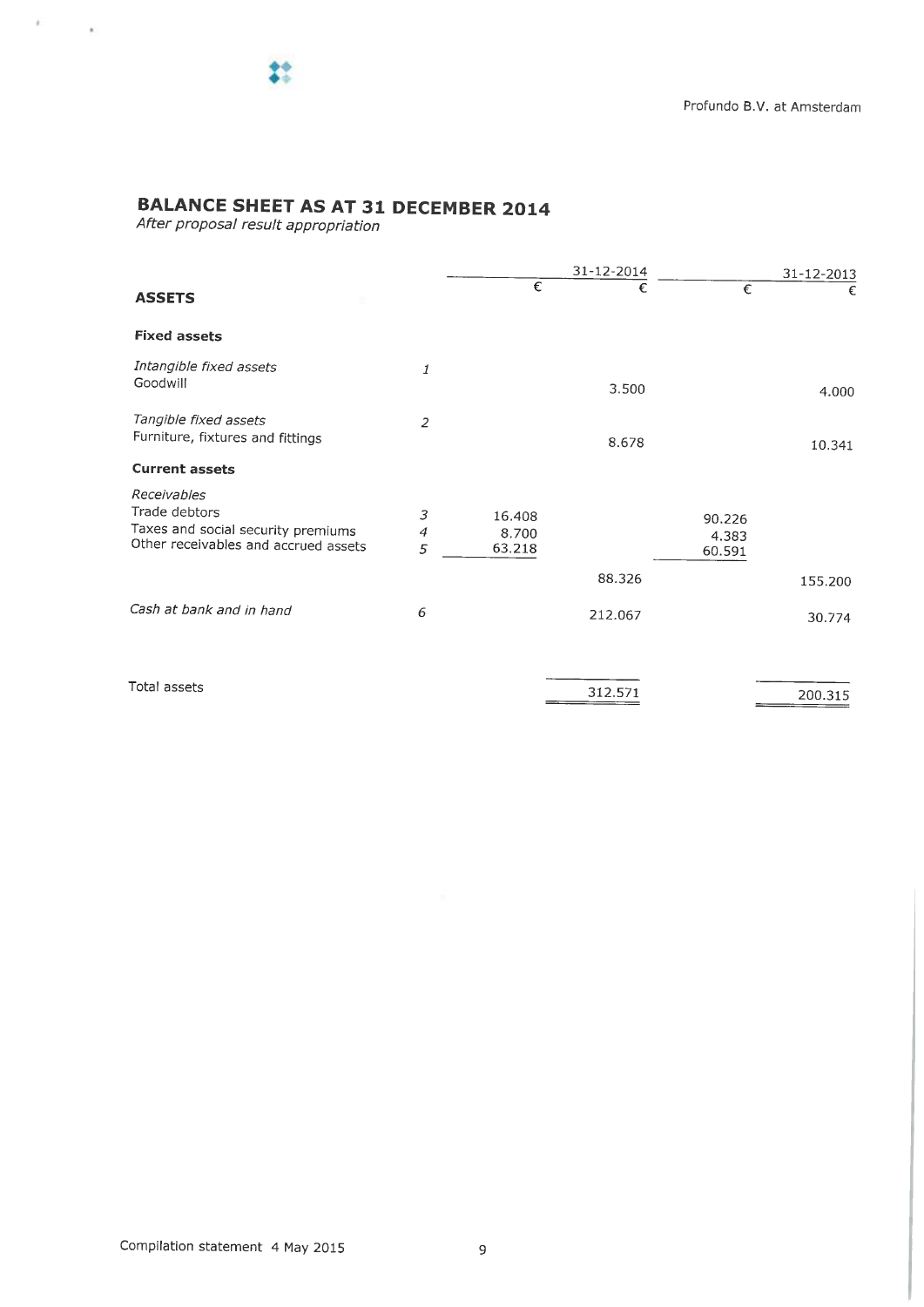♦.

 $\mathcal{D} = \mathcal{D}$ 

|                                                                                                 |                |                            | 31-12-2014 |                           | $31 - 12 - 2013$ |
|-------------------------------------------------------------------------------------------------|----------------|----------------------------|------------|---------------------------|------------------|
| <b>LIABILITIES</b>                                                                              |                | $\epsilon$                 | €          | €                         | €                |
| Shareholders' equity                                                                            | $\overline{z}$ |                            |            |                           |                  |
| Issued share capital<br>General reserve                                                         | 8              | 18.000<br>37.053           |            | 18.000<br>27.385          |                  |
|                                                                                                 |                |                            | 55.053     |                           | 45.385           |
| <b>Provisions</b>                                                                               |                |                            |            |                           |                  |
| Self-administered pension scheme<br>Annuity commitments                                         | 9              | 20.849<br>37.317           |            | 36.585                    |                  |
|                                                                                                 |                |                            | 58.166     |                           | 36.585           |
| <b>Short-term liabilities</b>                                                                   |                |                            |            |                           |                  |
| Trade creditors<br>Taxes and social security premiums<br>Other liabilities and accrued expenses | 10<br>11<br>12 | 3.816<br>58.869<br>136.667 |            | 5.424<br>32.006<br>80.915 |                  |
|                                                                                                 |                |                            | 199.352    |                           | 118.345          |
|                                                                                                 |                |                            |            |                           |                  |
| <b>Total liabilities</b>                                                                        |                |                            | 312.571    |                           | 200.315          |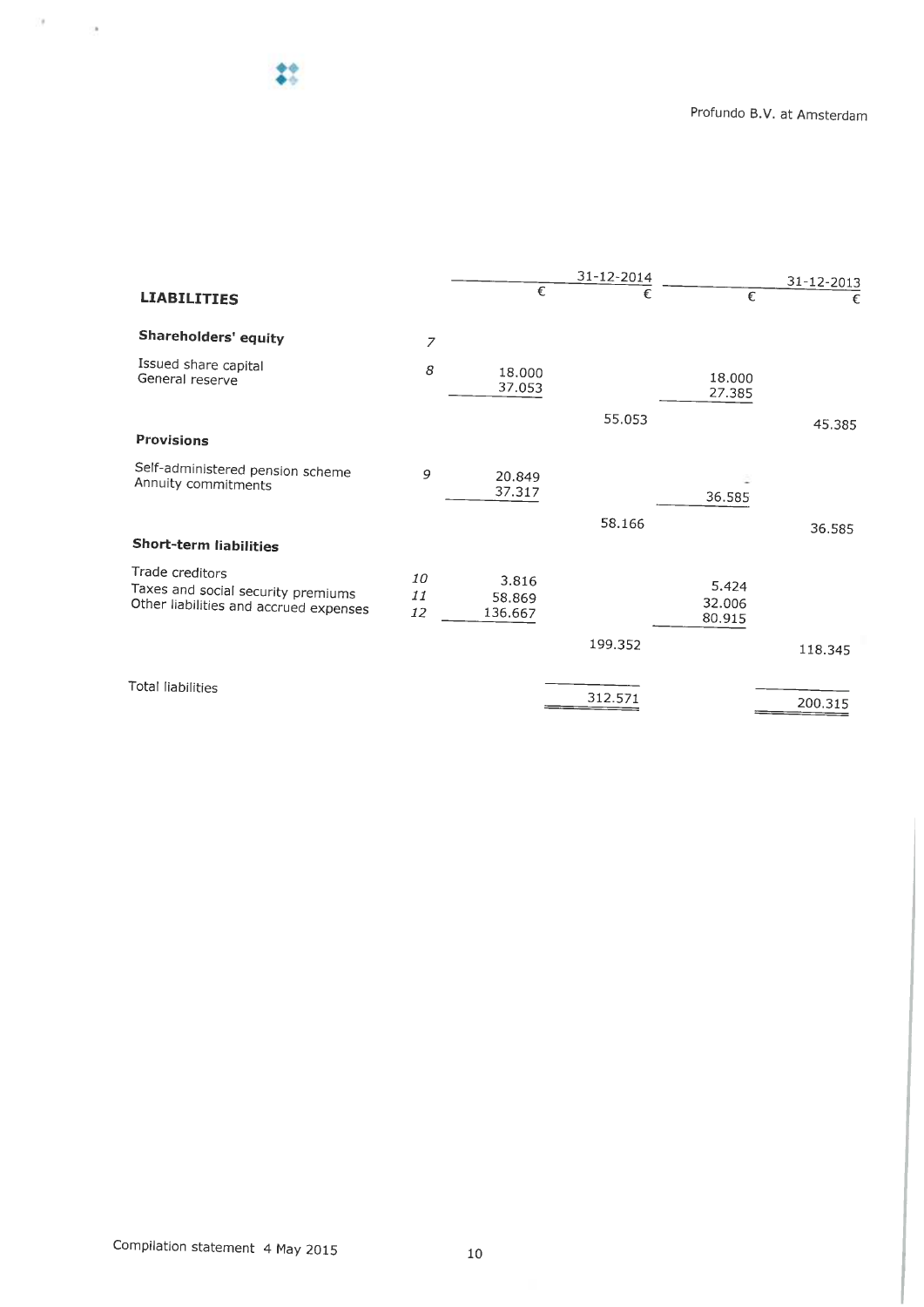$\mathcal{A}=\mathcal{A}$ 

# PROFIT AND LOSS ACCOUNT FOR THE YEAR 2014

|                                                         |    |          | 2014     |          |          |
|---------------------------------------------------------|----|----------|----------|----------|----------|
|                                                         |    | €        | €        | €        | €        |
| <b>Net Turnover</b>                                     | 13 |          | 654.772  |          | 556.413  |
| Personnel costs                                         | 14 | 489.648  |          | 399.241  |          |
| Depreciation of intangible fixed assets                 | 15 | 500      |          | 500      |          |
| Depreciation of tangible fixed assets                   | 16 | 3.010    |          | 5.105    |          |
| Other staff costs                                       | 17 | 21.315   |          | 3.431    |          |
| Housing costs                                           | 18 | 19.462   |          | 18.369   |          |
| Selling costs                                           | 19 | 4.289    |          | 21.877   |          |
| Office costs                                            | 20 | 15.160   |          | 15.789   |          |
| General costs                                           | 21 | 87.246   |          | 82.330   |          |
| <b>Total operating expenses</b>                         |    |          | 640.630  |          | 546.642  |
| <b>Operating result</b>                                 |    |          | 14.142   |          | 9.771    |
| Other interest and similar income                       | 22 | 88       |          | 66       |          |
| Interest and similar costs                              | 23 | $-1.958$ |          | $-1.752$ |          |
| <b>Financial income and expense</b>                     |    |          | $-1.870$ |          | $-1.686$ |
| Result from operational activities be-<br>fore taxation |    |          | 12.272   |          | 8.085    |
| Corporate income tax                                    | 24 |          | $-2.604$ |          | $-1.617$ |
| Net result after taxation                               |    |          | 9.668    |          | 6.468    |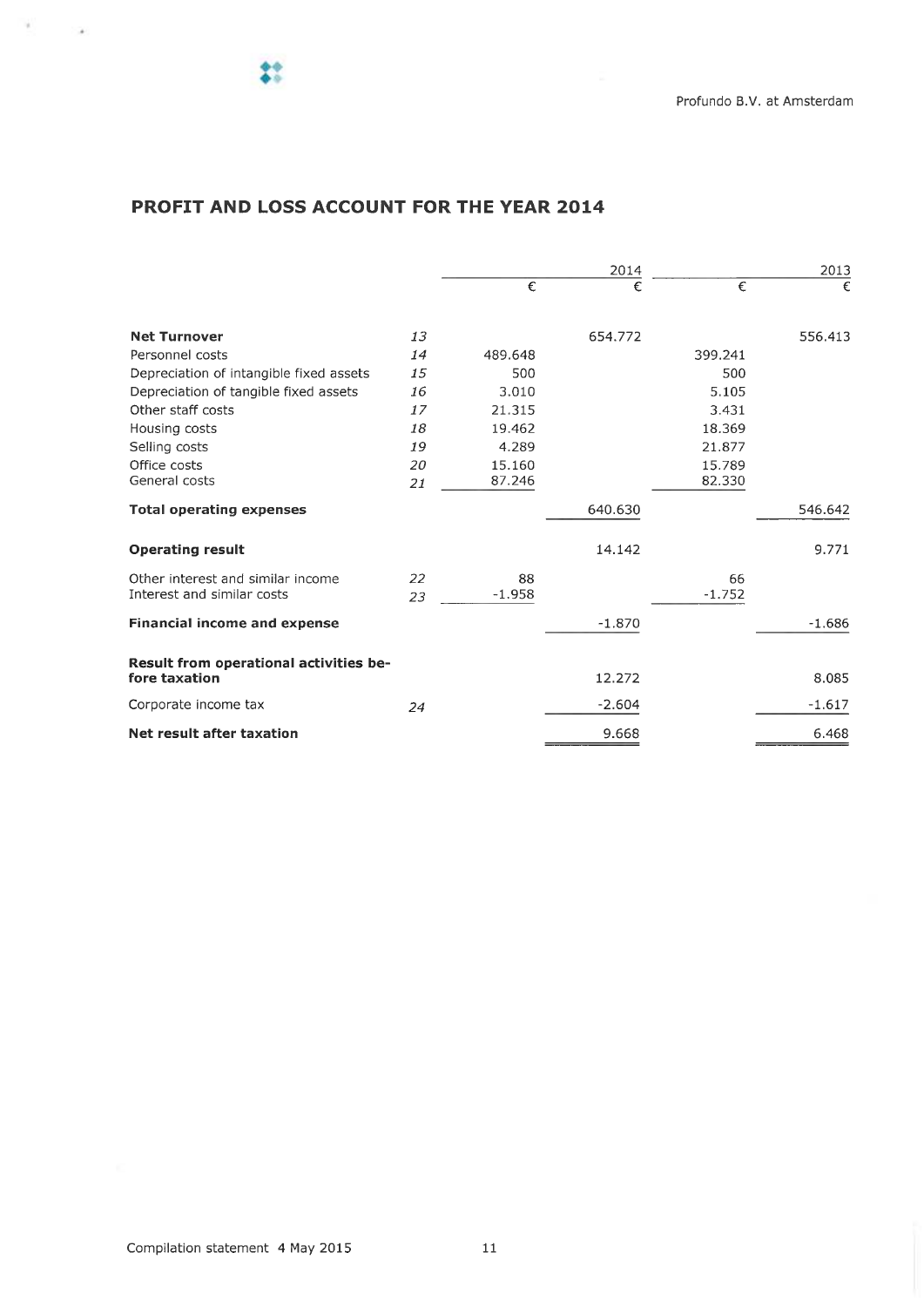# NOTES TO THE FINANCIAL STATEMENTS

#### Accounting policies in respect of the valuation of assets and liabilities

#### General

The financial statements have been prepared in accordance with the genera) provisions of Chapter 9, Book 2 of the Netherlands Civil Code. As allowed in articie 2:396 paragraph 6 of the Netherlands Civil Code, the valuation of the assets and liabilities and the determination of the result is based on the principles for determination of the taxable profit, as meant in chapter II of the Corporate Income Tax Act 1969.

Valuation of assets and liabilities and determination of the result takes place under the historical cost convention, unless presented otherwise.

Income and expenses are accounted for on accrual basis. Profits are only included when realized on balante sheet date. Liabilities and any losses originating before the end of the financial year are taken into account if they have become known before preparation of the financial statements.

#### Intangible fixed assets

Goodwill is valued at cost and amortized on a straight-line basis (for 10 years).

#### Tangible fixed assets

Tangible fixed assets are presented at cost less accumulated depreciation and, if applicable, impairments. Depreciation is based on the estimated useful life, unless for tax purposes <sup>a</sup>statutory depreciation percentage capped at 20% is required. Depreciation is provided from the date an asset comes into use. Land is not depreciated. Buildings used by the company for its own operations are depreciated up to 50% of the WOZ value. The other buildings (i.e., held as portfolio investment) are depreciated up to the WOZ value.

Tangible fixed assets are capitalized if the economie ownership held by the company is governed by a financial lease agreement. The commitment arising from the financial lease agreement is accounted for as <sup>a</sup>liability. The interest included in the future lease instalments is charged to the result over the term of the financial lease agreement.

#### Accounts receivable

Upon initial recognition the receivables are valwed at fair value and then valwed at amortized tost. The fair value and amortized tost equal the face value. Provisions deemed necessary for possible bad debt tosses are deducted. These provisions are determined by individual assessment of the receivables.

#### Trade debtors

Upon initial recognition, the receivables are stated at fair value and then valued at amortized cost. The fair value and amortized tost equal the face value. Provisions deemed necessary for possibie bad debt tosses are deducted. These provisions are determined by individual assessment of the receivabies.

Other accounts receivable

Other receivables are stated at face value, after deduction of any provisions deemed necessary.

#### Cash at bank

Cash and cash equivalents are valued at face value. If cash is not freely available this is taken into account for the valuation.

#### **Equity**

Financial instruments are classified as equity, if they have the substance of equity instruments; the legai form is of no consequence.

#### Issued share capita)

The issued share capital is completely paid up.

#### Genera) reserve

Other reserves are all reserves, except the legai and statutory reserves. Other reserves can freely be distributed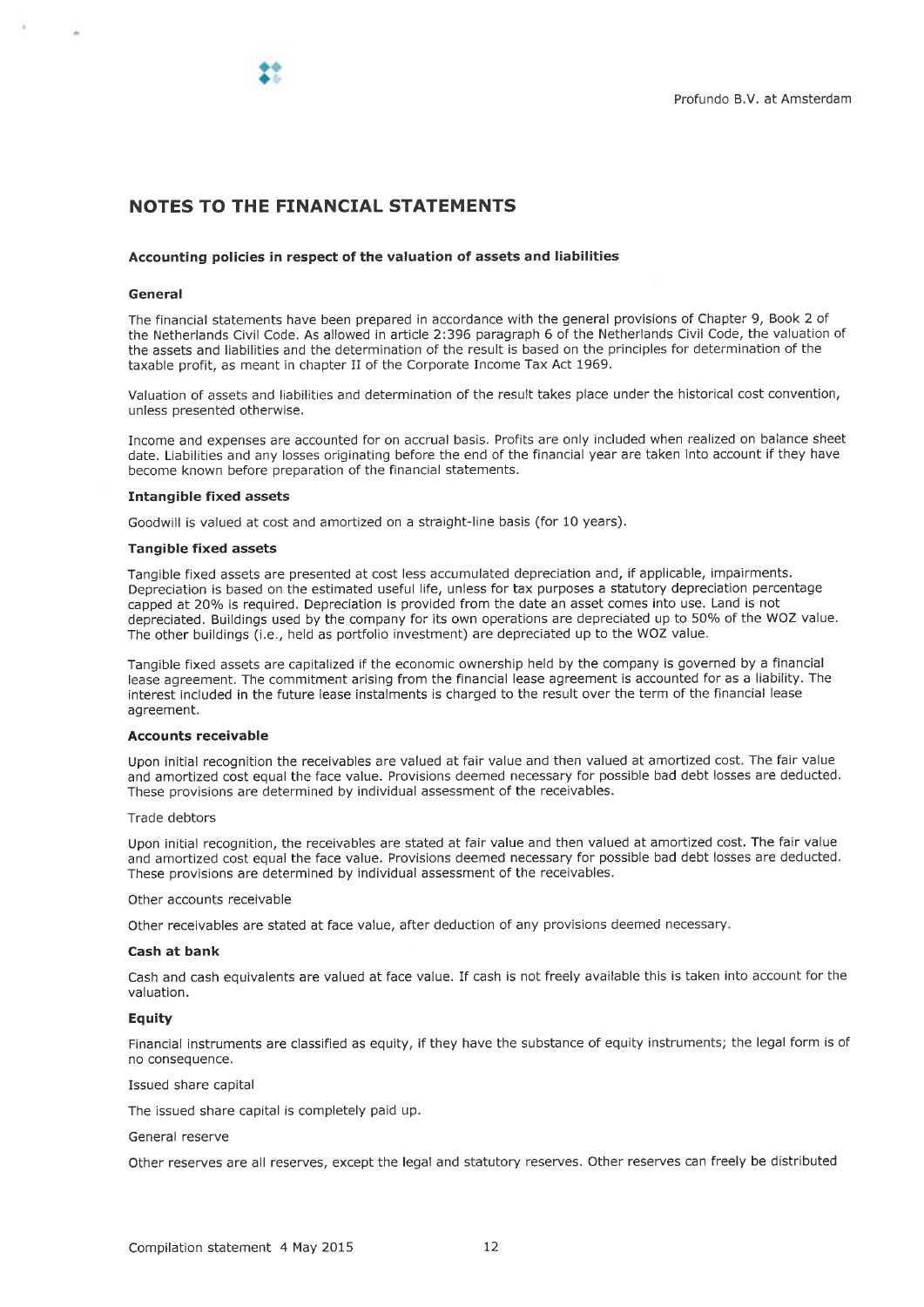to the shareholders.

#### Provisions

Provisions are formed in respect of concrete or specific risks and liabilities existing on the balance sheet date,<br>which extent is uncertain, but can reasonably be estimated.

### Employee benefits / pensions

A provision is formed for the self-administered pension entitlements the director/majority shareholder has accrued<br>as at balance sheet date. This provision is calculated actuarially (GBM-V 2007-2012). Upon calculating the<br>

#### Other provisions

The provision has been calculated with 2% interest. The actuarial interest rate applied equals the market interest<br>for long-term liabilities at the time those obligations were entered into. Amounts paid for annuities and s

#### Current liabilities

Current liabilities recorded are stated at face value.

 $\bullet$  ,

# Accounting policies in respect of result determination

#### **General**

Revenues ensuing from the sale of goods are accounted for when all major entitlements to economic benefits as<br>well as all major risks have transferred to the buyer. The cost price of these goods is allocated to the same pe

Revenues from services are recognized in proportion to the services rendered, based on the cost incurred in<br>respect of the services performed up to balance sheet date, in proportion to the estimated costs of the aggregate<br>

The profit to be allocated to the work in progress on construction contracts is determined on the basis of costs incurred for the work as at balance sheet date, in proportion to the aggregate costs expected to be spent on

#### **Net turnover**

Net turnover represents amounts invoiced for goods and services supplied during the financial year reported on,<br>net of discounts and value added taxes.

Revenues ensuing from the sale of goods are accounted for when all major entitlements to economic benefits as<br>well as all major risks have transferred to the buyer. The cost price of these goods is allocated to the same pe

Revenues from services are recognized in proportion to the services rendered. The cost price of these services is allocated to the same period.

#### Gross margin

The gross margin consists of the net turnover, change in work in progress on construction contracts, the changes<br>in inventory of finished goods and work in progress, capitalized production on behalf of own business, other<br>

Net turnover represents amounts invoiced for goods and services supplied during the financial year reported on,<br>net of discounts and value added taxes.

#### Depreciation and amortization

Depreciation of intangible fixed assets

amortization of intangible fixed assets is charged as a fixed percentage of cost.

Depreciation of tangible fixed assets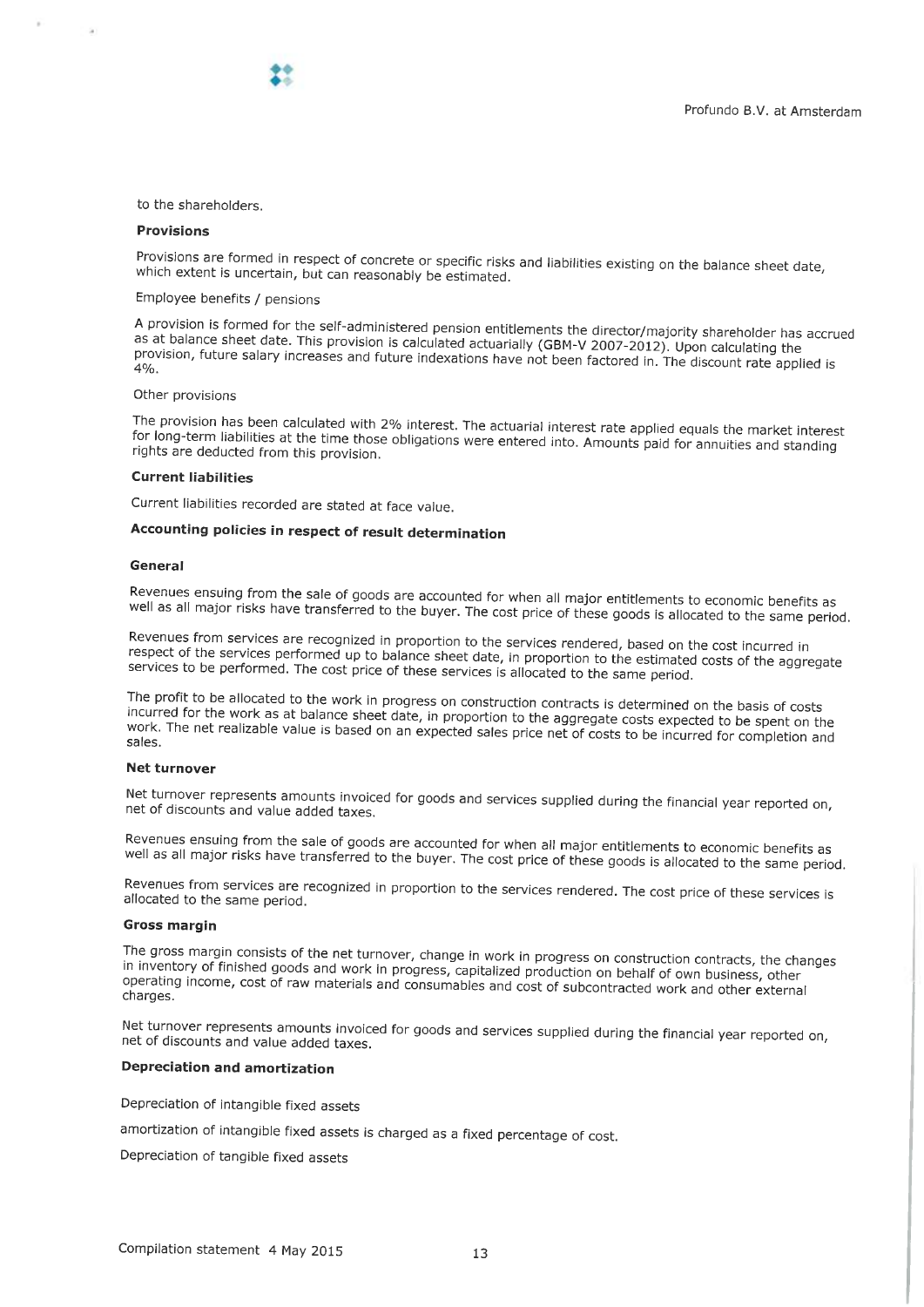

Depreciation is based on the estimated useful life, unless for tax purposes a statutory depreciation percentage capped at 20% is required. Depreciation is provided from the date an asset comes into use.

Where there is an intention to replace book profits are included in the reinvestment reserve. When the asset is replaced, then these reserved book profits are directly deducted from the replacement investments.

#### Other operating expenses

Costs are take into account under the historical cost convention and allocated to the period concernel.

#### Net financiat result

Interest income and expenses consist of interest received from or paid to third partjes.

#### Taxation

 $\sim$ 

宝

Corporate income tax is calculated at the applicable rate on the taxable profit for the financial year, taking into account the applicable tax credits.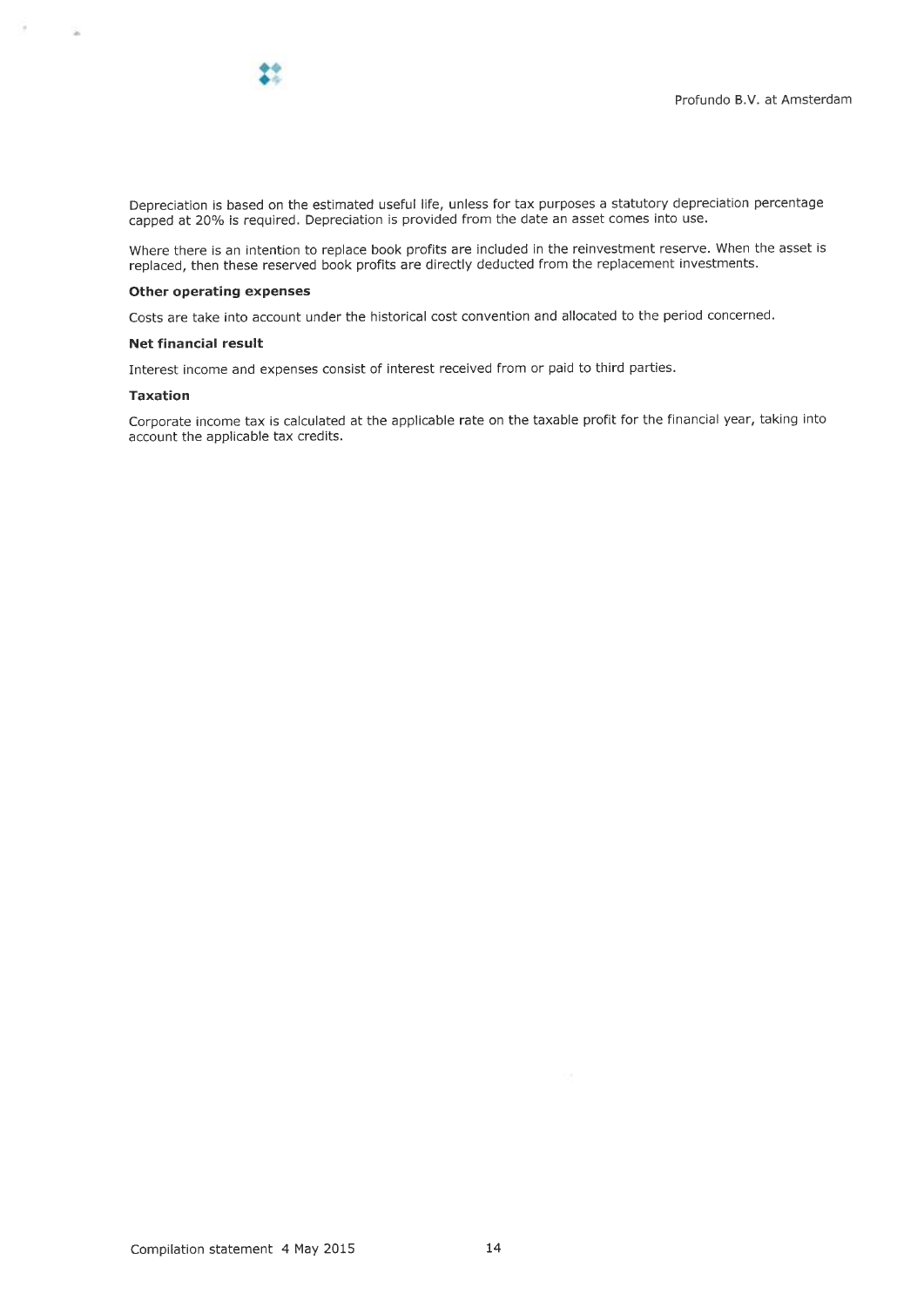

# NOTES TO THE BALANCE SHEET

# Fixed assets

 $\mathbb{R}^m \to \mathbb{R}$ 

# i Intangible fixed assets

|                                 | Goodwill |
|---------------------------------|----------|
|                                 | €        |
| Book value as at 1 January 2014 | 4.000    |
| Depreciation                    | $-500$   |
| Book value as at                |          |
| 31 December 2014                | 3.500    |
|                                 |          |

# 2 Tangible fixed assets

|                                                                              | Furniture,<br>fixtures and<br>fittings<br>€ |
|------------------------------------------------------------------------------|---------------------------------------------|
| Balance as at 1 January 2014                                                 |                                             |
| Acquisitions costs<br>Accumulated depreciation                               | 51.971<br>$-41.630$                         |
| Book value as at 1 January 2014                                              | 10.341                                      |
| Movements                                                                    |                                             |
| Investments<br>Depreciation<br>Disposal<br>Disposal accumulated depreciation | 1.345<br>$-3.010$<br>$-18.209$<br>18.211    |
| Balance movements                                                            | $-1.663$                                    |
| Balance as at 31 December 2014                                               |                                             |
| Acquisitions costs<br>Accumulated depreciation                               | 35.108<br>$-26.430$                         |
| Book value as at<br>31 December 2014                                         | 8.678                                       |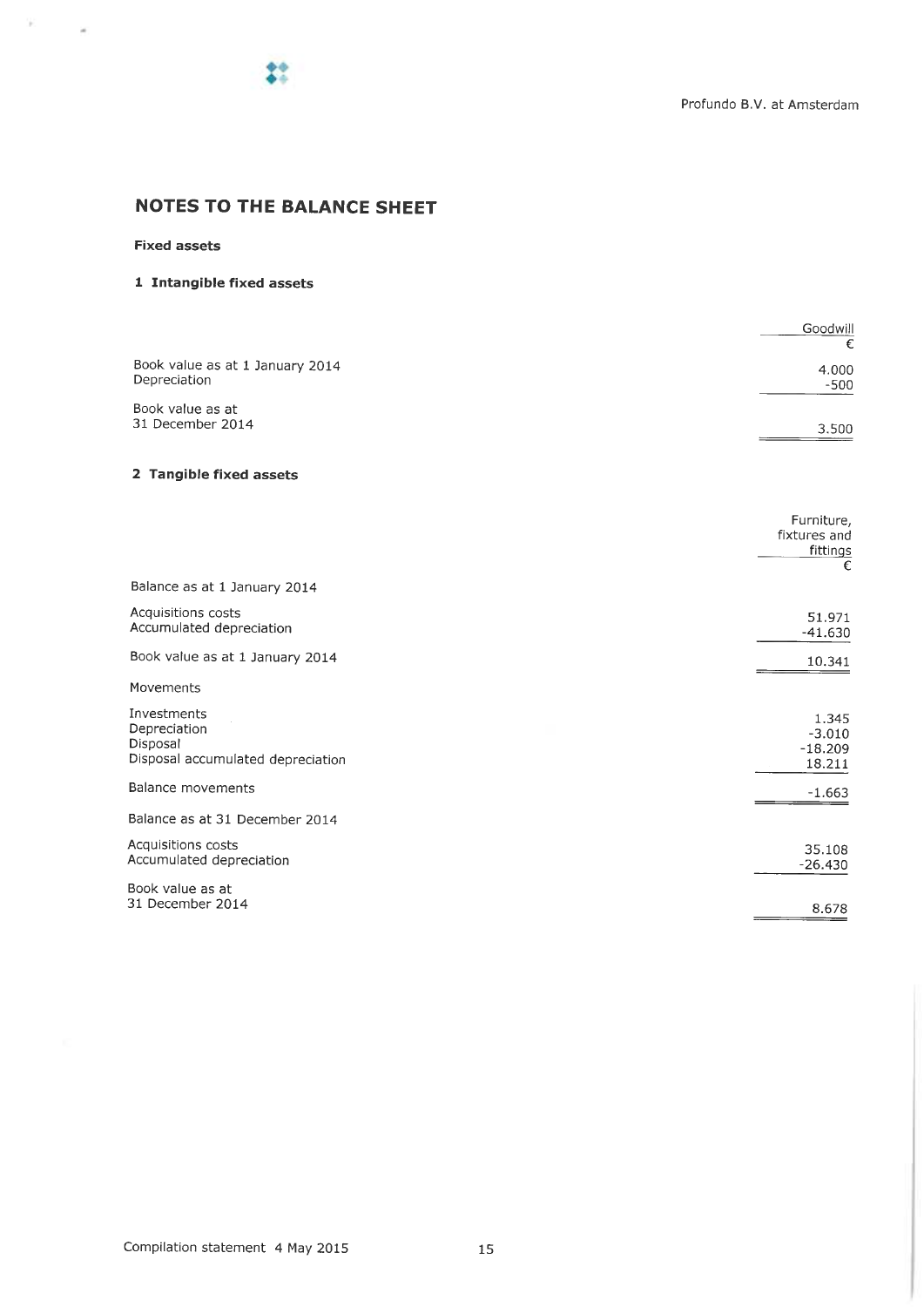#### Current assets

Receivables

 $\mathcal{F}=\mathcal{A}\otimes\mathcal{B}$ 

|                                        | 31-12-2014      | 31-12-2013      |
|----------------------------------------|-----------------|-----------------|
| 3 Trade debtors                        | €               |                 |
| Trade debtors                          | 16.408          | 90.226          |
| 4 Taxes and social security premiums   |                 |                 |
| Company tax                            | 8.700           | 4.383           |
| 5 Other receivables and accrued assets |                 |                 |
| Work in progress<br>Prepaid costs      | 59.703<br>3.515 | 56.150<br>4.441 |
|                                        | 63.218          | 60.591          |
| 6 Cash at bank and in hand             |                 |                 |
| Triodos Bank                           | 212.067         | 30.774          |

### 7 Shareholders' equity

|                                | capital | Issued share General reser-<br>ve. | Total  |
|--------------------------------|---------|------------------------------------|--------|
| Balance as at 1 January 2014   | 18,000  | 27.385                             | 45.385 |
| Appropriated of result         |         | 9.668                              | 9.668  |
| Balance as at 31 December 2014 | 18.000  | 37.053                             | 55.053 |

# 8 Issued share capita)

The issued share capita) of teh company amounts to € 90.000, divided into 90.000/€ 1 ordinary shares. The total number of issued shares is 18.000/€ 1.

All the shares are held by mr. J. van Gelder.

## Provisions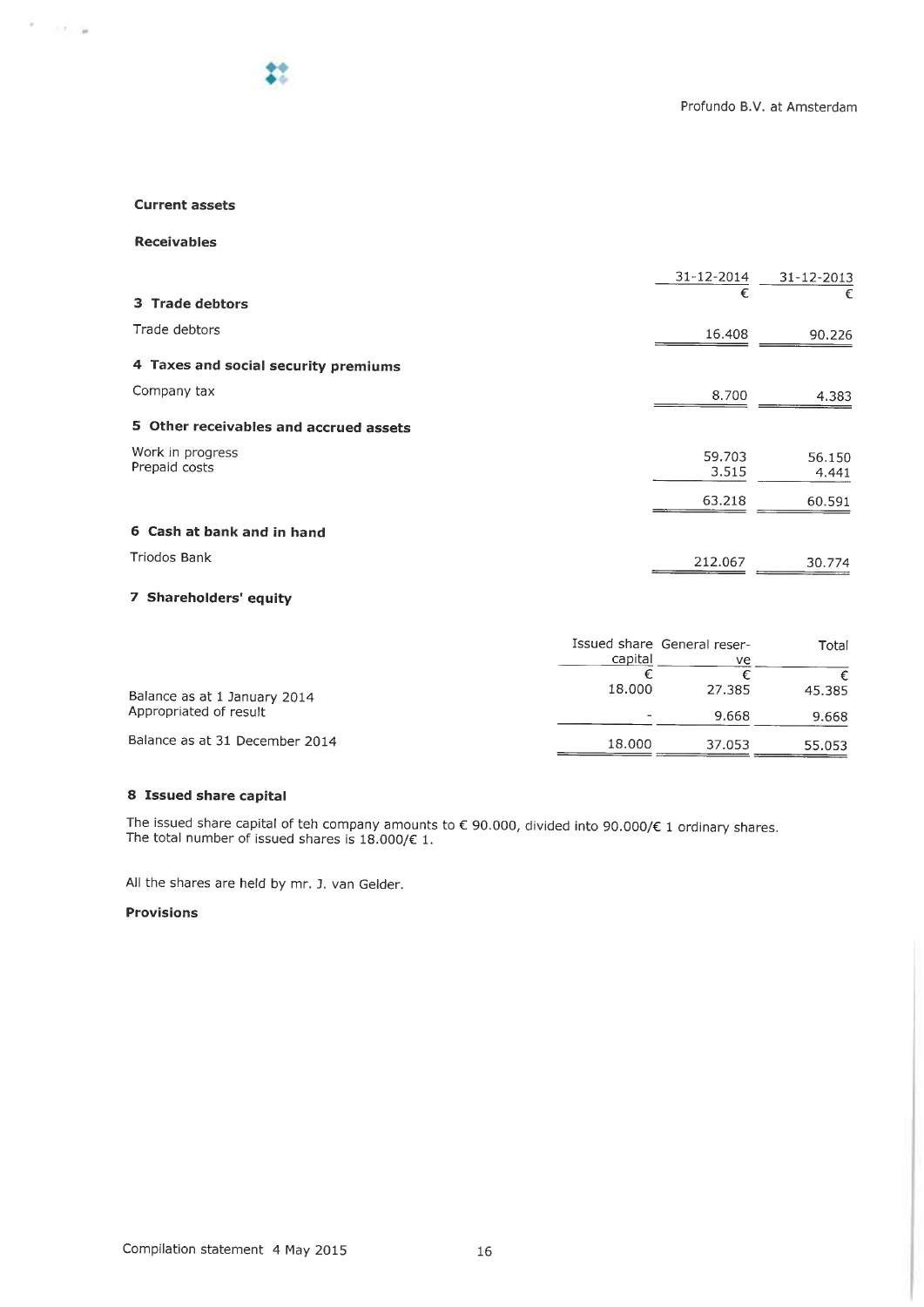$\sim 100$   $\mu$ 

# 9 Self-administered pension scheme

|                                       | 2014   | 2013 |
|---------------------------------------|--------|------|
| J. van Gelder                         |        |      |
| Balance as at 1 January               |        |      |
| Addition pension provision for scheme | 20,849 | ٠    |
| Balance as at 31 December             | 20.849 | ÷    |

The commercial value of the self-administered pension scheme amounts to  $\epsilon$  30.650.

| <b>Other provisions</b> | 31-12-2014 | 31-12-2013 |  |
|-------------------------|------------|------------|--|
| Annuity commitments     | 37.317     | 36.585     |  |

When Profundo was converted from a sole proprietorship to a private company, a pension reserve was formed on behalf of the owner. On this pension reserve an annual interest rate of 2% is applicable.

## Short-term liabilities

|                                                                                                                                                                                           | 31-12-2014                                   | 31-12-2013                      |
|-------------------------------------------------------------------------------------------------------------------------------------------------------------------------------------------|----------------------------------------------|---------------------------------|
| 10 Trade creditors                                                                                                                                                                        | €                                            |                                 |
| Trade creditors                                                                                                                                                                           | 3.816                                        | 5.424                           |
| 11 Taxes and social security premiums                                                                                                                                                     |                                              |                                 |
| Value added tax<br>Wage tax                                                                                                                                                               | 45.647<br>13.222                             | 21.163<br>10.843                |
|                                                                                                                                                                                           | 58.869                                       | 32.006                          |
| 12 Other liabilities and accrued expenses                                                                                                                                                 |                                              |                                 |
| Current account board of directors<br>Amounts received in advance<br>Holiday allowances<br>Prepaid expenses<br>Prepayments on research projects<br>Other liabilities and accrued expenses | 36.587<br>1.316<br>20,008<br>3.475<br>75.280 | 35.521<br>4.565<br>40.830<br>-1 |
|                                                                                                                                                                                           | 136.667                                      | 80.915                          |

# Off-balance-sheet rights, obligations and arrangements

Rental obligations

The obligation for office rent entered into with third parties are  $\epsilon$  19.500 in total.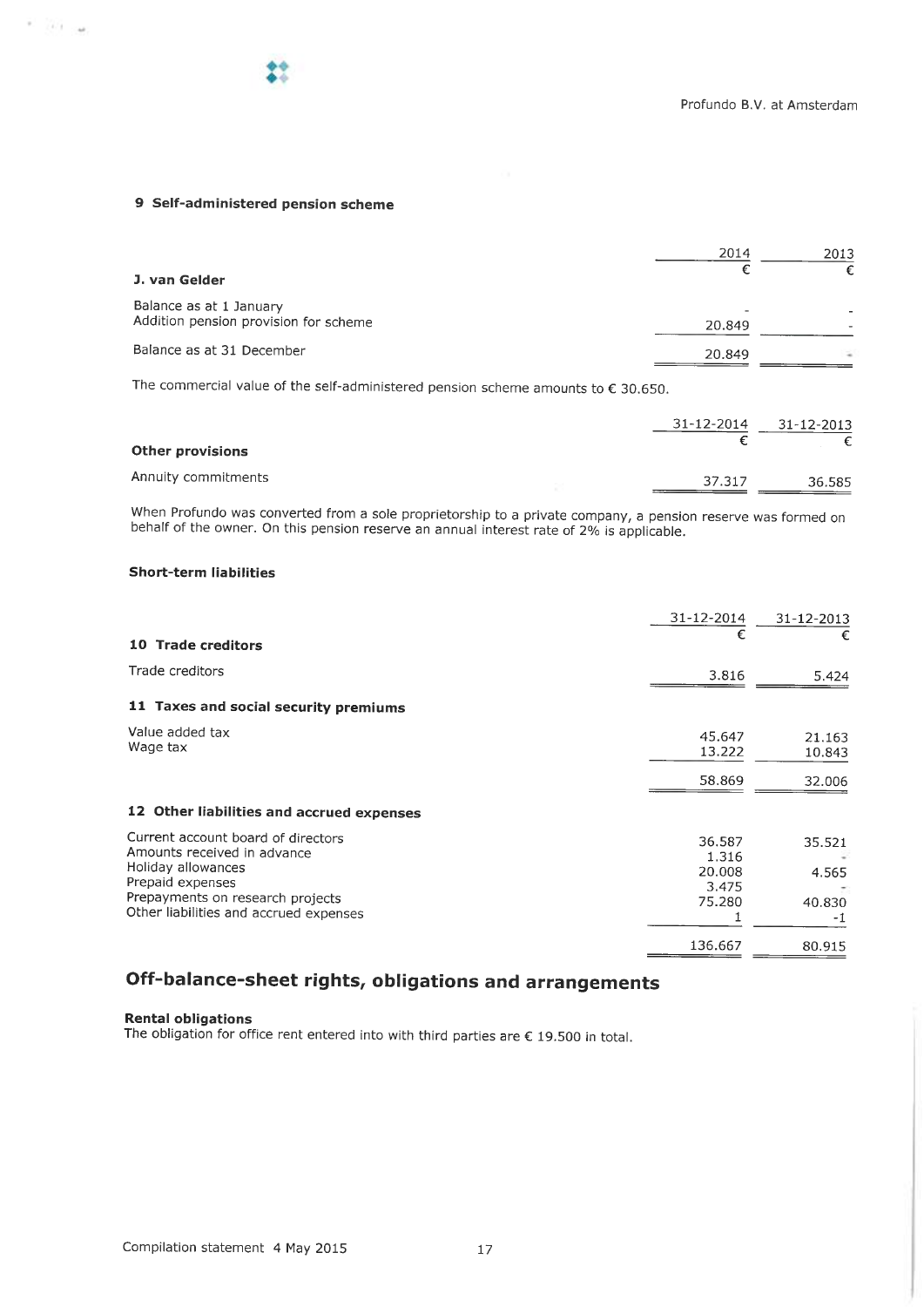$\mathcal{P}=\{0,1,2\}$ 

# NOTES TO THE PROFIT AND LOSS ACCOUNT

|                                                                                         | 2014                        | 2013                                   |
|-----------------------------------------------------------------------------------------|-----------------------------|----------------------------------------|
|                                                                                         | €                           | €                                      |
| <b>13 Net Turnover</b>                                                                  |                             |                                        |
| Turnover                                                                                | 654.772                     | 556.413                                |
| 14 Personnel costs                                                                      |                             |                                        |
| Wages and salaries<br>Social security premiums and pensions cost                        | 390.661<br>98.987           | 333.965<br>65.276                      |
|                                                                                         | 489.648                     | 399.241                                |
| Wages and salaries                                                                      |                             |                                        |
| <b>Salaries</b><br>Receive sick funds<br>Internship remunerations<br>Holiday allowances | 338.456<br>13.788<br>38.417 | 333.927<br>$-10.879$<br>6.027<br>4.890 |
|                                                                                         | 390.661                     | 333.965                                |

Average number of employees

During the year 2014, the average number of employees calculated on a full-time-equivalent basis was 9,80 (2013: 8,67)

Social security premiums and pensions cost

| Social security charges                                        | 55.211           | 48.405 |
|----------------------------------------------------------------|------------------|--------|
| Addition pension provision for scheme<br>Other pension charges | 20.849<br>22.927 | 16.871 |
|                                                                |                  |        |
|                                                                | 98.987           | 65.276 |
| 15 Depreciation of intangible fixed assets                     |                  |        |
| Depreciation costs goodwill                                    | 500              | 500    |
| 16 Depreciation of tangible fixed assets                       |                  |        |
| Depreciation costs inventory                                   | 3.010            | 5.105  |
| 17 Other staff costs                                           |                  |        |
| Study costs staff                                              | 426              | 505    |
| Personnel recruitment costs                                    | 2.647            |        |
| Food, drinks and other accommodation costs                     | 1.917            | 1.215  |
| Traveling costs commuting                                      | 11.948           |        |
| Other staff costs                                              | 4.377            | 1.711  |
|                                                                | 21.315           | 3.431  |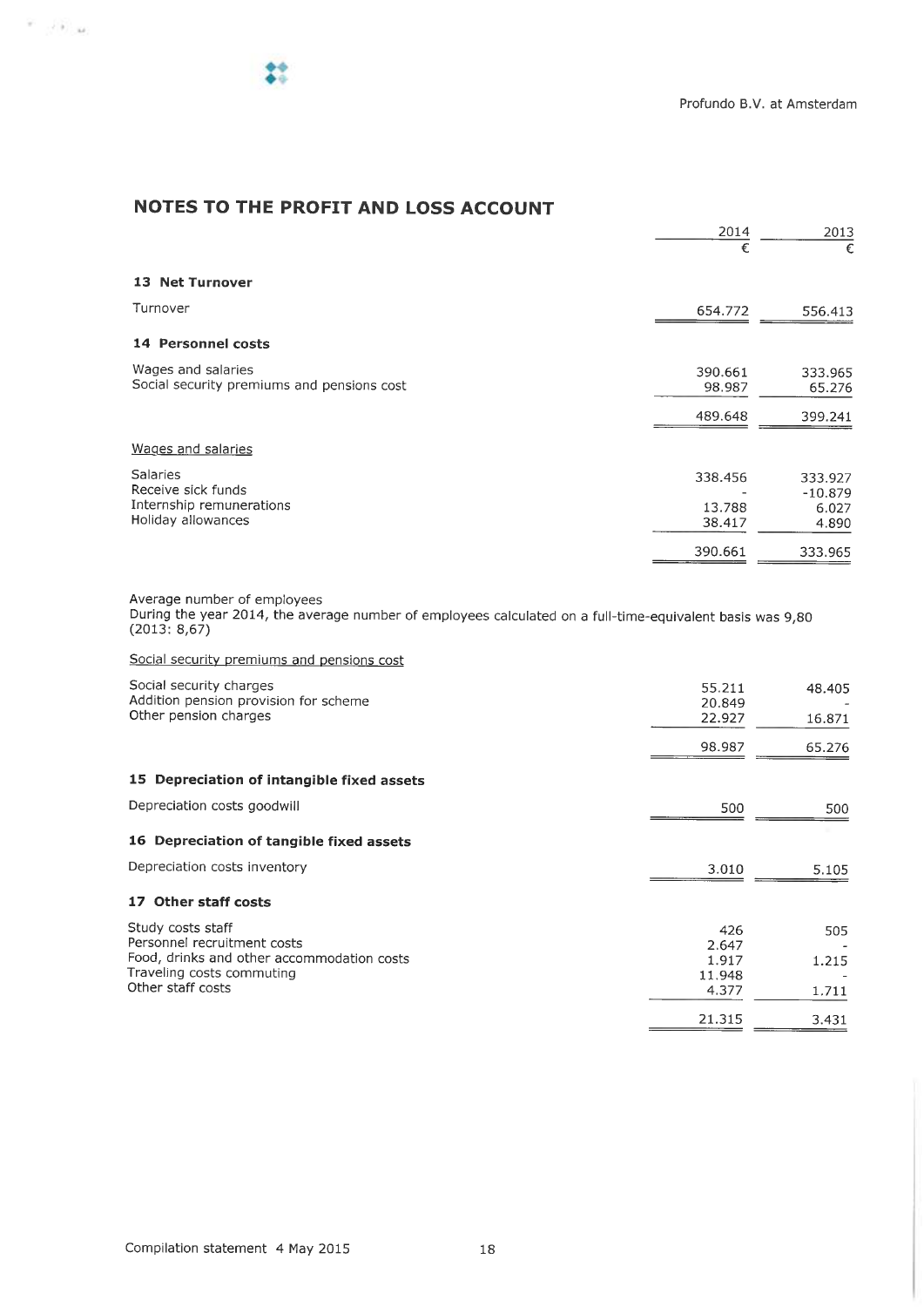|                                                                                  | 2014          | 2013            |
|----------------------------------------------------------------------------------|---------------|-----------------|
|                                                                                  | €             | €               |
| 18 Housing costs                                                                 |               |                 |
| Rent costs<br>Other housing costs                                                | 19.462        | 17.229<br>1.140 |
|                                                                                  | 19.462        | 18.369          |
| 19 Selling costs                                                                 |               |                 |
|                                                                                  |               |                 |
| Cost of fairs, presentations, etc.<br><b>Business presents</b>                   | 66            | 288             |
| Travelling and hotel costs                                                       | 3.361         |                 |
| Shop window costs                                                                |               | 3.825           |
| Maintenance and development websites<br>Other travelling and accommodation costs | ٠<br>862      | 2.800<br>14.964 |
|                                                                                  | 4.289         | 21.877          |
| 20 Office costs                                                                  |               |                 |
|                                                                                  |               |                 |
| Office supplies                                                                  | 1.694<br>50   | 1.410<br>61     |
| Postage costs<br>Telephone and fax costs                                         | 3.479         | 4.804           |
| Printed matters                                                                  | 551           | 1.242           |
| Literature                                                                       |               | 124             |
| Automation costs                                                                 | 9.386         | 8.148           |
|                                                                                  | 15.160        | 15.789          |
| 21 General costs                                                                 |               |                 |
| Subscriptions                                                                    | 2.405         | 2.053           |
| Audit costs, other non-audit services                                            | 3.162         | 5.321           |
| Database                                                                         | 46.033        | 47.609          |
| Other general costs<br>Management advice                                         | $-1$<br>1.678 |                 |
| Banking costs                                                                    | 6.299         | 1.392           |
| Research and information costs                                                   | 27.670        | 29.809          |
| Other general costs                                                              |               | $-3.854$        |
|                                                                                  | 87.246        | 82.330          |
| 22 Other interest and similar income                                             |               |                 |
| Received bank interest                                                           | 88            | 66              |
| 23 Interest and similar costs                                                    |               |                 |
| Interest tax authorities                                                         | 160           |                 |
| Interest current account board of directors                                      | 1.066         | 1.035           |
| Interest annuity commitment                                                      | 732           | 717             |
|                                                                                  | 1.958         | 1.752           |
|                                                                                  |               |                 |

 $\sigma=\sigma_{\rm{1.46}}$ 

 $10 - 40$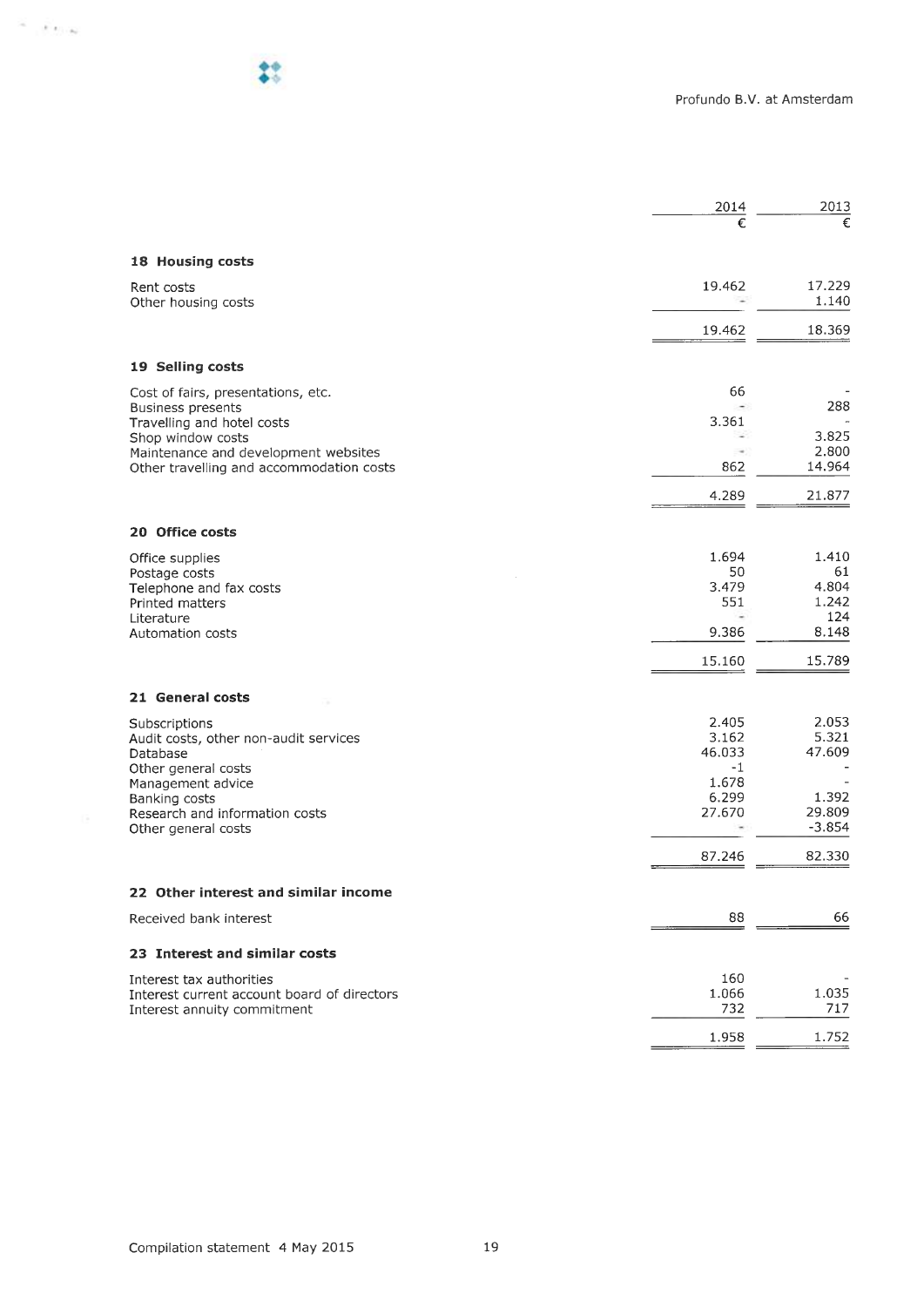|                          | 2014     | 2013     |
|--------------------------|----------|----------|
|                          | €        | €        |
| Interest tax authorities |          |          |
| Interest tax authorities | 160      |          |
| 24 Corporate income tax  |          |          |
| Corporate income tax     | $-2.604$ | $-1.617$ |

Amsterdam,

 $\epsilon$   $/$ 

 $\sim$  1.  $\alpha$   $_{\rm H}$ 

Profundo B.V.  $\sqrt{2\pi\omega}$ -~~`~ J. van Geldei Director-